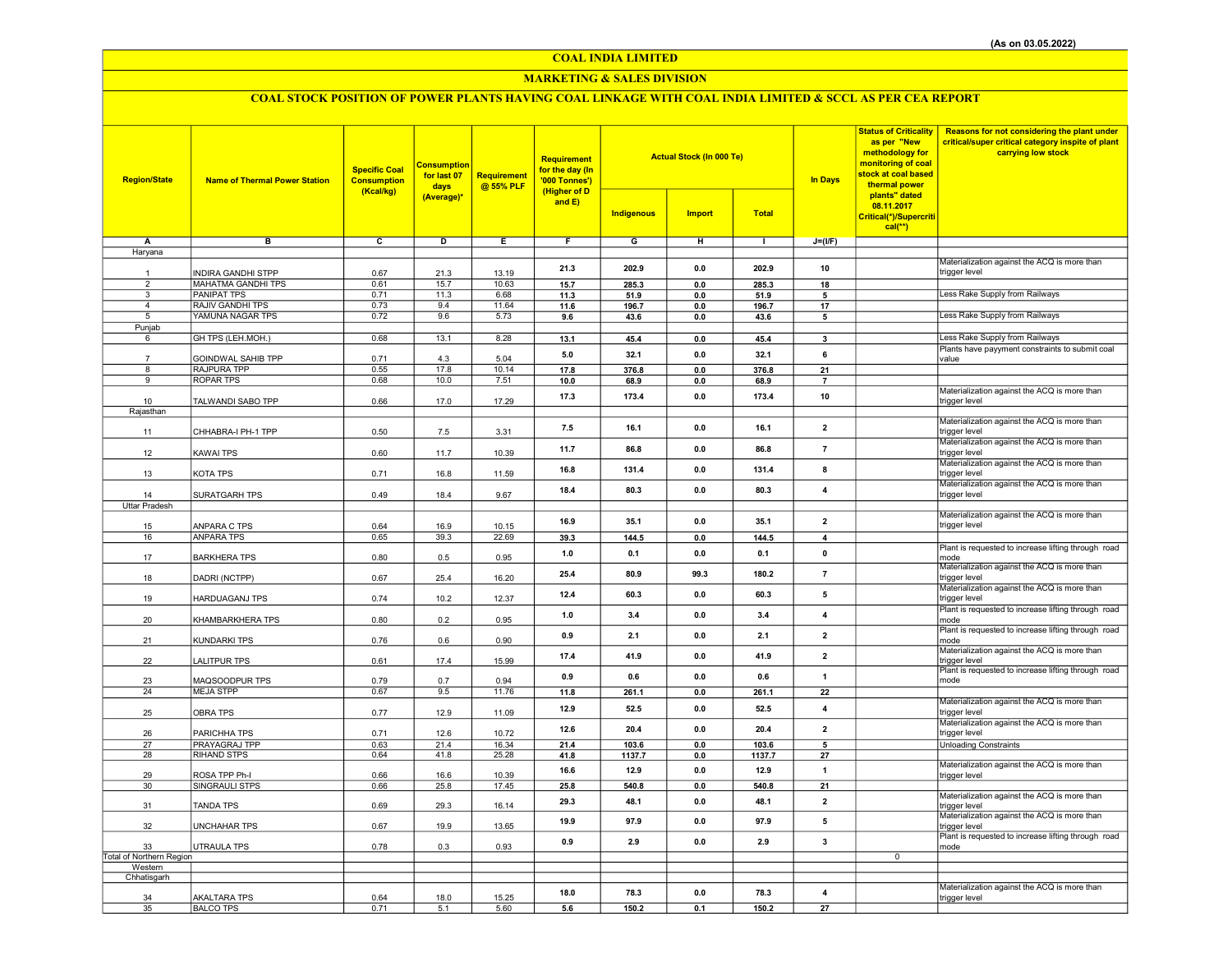#### COAL INDIA LIMITED

## MARKETING & SALES DIVISION

## COAL STOCK POSITION OF POWER PLANTS HAVING COAL LINKAGE WITH COAL INDIA LIMITED & SCCL AS PER CEA REPORT

| <b>Region/State</b> | <b>Name of Thermal Power Station</b>      | <b>Specific Coal</b><br><b>Consumption</b><br>(Kcal/kg) | <u>Consumption</u><br>for last 07<br>days<br>(Average)* | <b>Requirement</b><br>@ 55% PLF | <b>Requirement</b><br>for the day (In<br>'000 Tonnes')<br>(Higher of D<br>and $E$ ) | Indigenous | <b>Actual Stock (In 000 Te)</b><br><b>Import</b> | <b>Total</b> | <b>In Days</b> | <b>Status of Criticality</b><br>as per "New<br>methodology for<br>monitoring of coal<br>stock at coal based<br>thermal power<br>plants" dated<br>08.11.2017<br>Critical(*)/Supercriti<br>$cal(**)$ | Reasons for not considering the plant under<br>critical/super critical category inspite of plant<br>carrying low stock |
|---------------------|-------------------------------------------|---------------------------------------------------------|---------------------------------------------------------|---------------------------------|-------------------------------------------------------------------------------------|------------|--------------------------------------------------|--------------|----------------|----------------------------------------------------------------------------------------------------------------------------------------------------------------------------------------------------|------------------------------------------------------------------------------------------------------------------------|
| А                   | в                                         | c                                                       | D                                                       | Е.                              | F.                                                                                  | G          | н                                                | л.           | $J=(I/F)$      |                                                                                                                                                                                                    |                                                                                                                        |
|                     |                                           |                                                         |                                                         |                                 | 4.8                                                                                 | 9.1        | 0.0                                              | 9.1          | $\mathbf{2}$   |                                                                                                                                                                                                    | Materialization against the ACQ is more than                                                                           |
| 36                  | <b>BANDAKHAR TPP</b>                      | 0.71                                                    | 4.8                                                     | 2.81                            |                                                                                     |            |                                                  |              |                |                                                                                                                                                                                                    | trigger level                                                                                                          |
| 37<br>38            | <b>BARADARHA TPS</b><br><b>BHILAI TPS</b> | 0.77<br>0.76                                            | 20.2<br>8.0                                             | 12.25<br>5.01                   | 20.2                                                                                | 214.7      | 0.0                                              | 214.7        | 11             |                                                                                                                                                                                                    |                                                                                                                        |
|                     |                                           |                                                         |                                                         |                                 | 8.0                                                                                 | 112.5      | 0.0                                              | 112.5        | 14             |                                                                                                                                                                                                    | Materialization against the ACQ is more than                                                                           |
| 39                  | <b>BINJKOTE TPP</b>                       | 0.75                                                    | 0.0                                                     | 5.95                            | 6.0                                                                                 | 25.1       | 0.0                                              | 25.1         | 4              |                                                                                                                                                                                                    | trigger level                                                                                                          |
| 40                  | <b>DSPM TPS</b>                           | 0.69                                                    | 8.7                                                     | 4.56                            | 8.7                                                                                 | 43.2       | 0.0                                              | 43.2         | 5              |                                                                                                                                                                                                    |                                                                                                                        |
| 41                  | <b>KORBA STPS</b>                         | 0.67                                                    | 43.7                                                    | 22.94                           | 43.7                                                                                | 534.6      | 0.0                                              | 534.6        | 12             |                                                                                                                                                                                                    |                                                                                                                        |
| 42                  | <b>KORBA-WEST TPS</b>                     | 0.78                                                    | 18.4                                                    | 13.79                           | 18.4                                                                                | 208.7      | 0.0                                              | 208.7        | 11             |                                                                                                                                                                                                    |                                                                                                                        |
| 43                  | <b>LARA TPP</b>                           | 0.66                                                    | 20.7                                                    | 13.92                           | 20.7                                                                                | 377.6      | 0.0                                              | 377.6        | 18             |                                                                                                                                                                                                    | Materialization against the ACQ is more than                                                                           |
| 44                  | NAWAPARA TPP                              | 0.79                                                    | 0.6                                                     | 6.28                            | 6.3                                                                                 | 19.0       | 0.0                                              | 19.0         | 3              |                                                                                                                                                                                                    | trigger level                                                                                                          |
|                     |                                           |                                                         |                                                         |                                 | 5.2                                                                                 | 39.3       | 0.0                                              | 39.3         | 8              |                                                                                                                                                                                                    | Supply restricted considering high stock at their                                                                      |
| 45                  | PATHADI TPP                               | 0.65                                                    | 4.8                                                     | 5.18                            |                                                                                     |            |                                                  |              |                |                                                                                                                                                                                                    | end                                                                                                                    |
| 46                  | <b>SIPAT STPS</b>                         | 0.68                                                    | 28.7                                                    | 26.62                           | 28.7                                                                                | 582.4      | 0.0                                              | 582.4        | 20             |                                                                                                                                                                                                    | Materialization against the ACQ is more than                                                                           |
| 47                  | TAMNAR TPP                                | 0.84                                                    | 31.7                                                    | 26.52                           | 31.7                                                                                | 130.7      | 0.0                                              | 130.7        | 4              |                                                                                                                                                                                                    | trigger level                                                                                                          |
|                     |                                           |                                                         |                                                         |                                 | 14.9                                                                                | 158.3      | 0.0                                              | 158.3        | 11             |                                                                                                                                                                                                    | Materialization against the ACQ is more than                                                                           |
| 48                  | UCHPINDA TPP                              | 0.75                                                    | 14.9                                                    | 14.22                           |                                                                                     |            |                                                  |              |                |                                                                                                                                                                                                    | trigger level                                                                                                          |
| Gujarat             |                                           |                                                         |                                                         |                                 |                                                                                     |            |                                                  |              |                |                                                                                                                                                                                                    | Materialization against the ACQ is more than                                                                           |
| 49                  | <b>GANDHI NAGAR TPS</b>                   | 0.69                                                    | 9.0                                                     | 5.71                            | 9.0                                                                                 | 71.7       | 0.0                                              | 71.7         | 8              |                                                                                                                                                                                                    | trigger level                                                                                                          |
| 50                  | SABARMATI (D-F STATIONS)                  | 0.57                                                    | 4.8                                                     | 2.74                            | 4.8                                                                                 | 27.5       | 67.8                                             | 95.3         | #REF!          |                                                                                                                                                                                                    |                                                                                                                        |
|                     |                                           |                                                         |                                                         |                                 | 12.2                                                                                | 55.2       | 0.0                                              | 55.2         | 5              |                                                                                                                                                                                                    | Materialization against the ACQ is more than                                                                           |
| 51                  | <b>UKAI TPS</b>                           | 0.67                                                    | 12.2                                                    | 9.85                            |                                                                                     |            |                                                  |              |                |                                                                                                                                                                                                    | trigger level                                                                                                          |
| 52                  | <b>WANAKBORI TPS</b>                      | 0.67                                                    | 28.7                                                    | 20.22                           | 28.7                                                                                | 183.6      | 0.0                                              | 183.6        | 6              |                                                                                                                                                                                                    | Materialization against the ACQ is more than<br>trigger level                                                          |
| Madhya Pradesh      |                                           |                                                         |                                                         |                                 |                                                                                     |            |                                                  |              |                |                                                                                                                                                                                                    |                                                                                                                        |
| 53                  | <b>AMARKANTAK EXT TPS</b>                 | 0.65                                                    | 2.8                                                     | 1.80                            | 2.8                                                                                 | 48.7       | 0.0                                              | 48.7         | 17             |                                                                                                                                                                                                    |                                                                                                                        |
| 54                  | <b>ANUPPUR TPP</b>                        | 0.65                                                    | 26.7                                                    | 10.31                           | 26.7                                                                                | 187.0      | 0.0                                              | 187.0        | $\overline{7}$ |                                                                                                                                                                                                    |                                                                                                                        |
|                     |                                           |                                                         |                                                         |                                 | 7.2                                                                                 | 40.5       | 0.0                                              | 40.5         | 6              |                                                                                                                                                                                                    | Materialization against the ACQ is more than                                                                           |
| 55                  | <b>BINA TPS</b>                           | 0.74                                                    | 7.2                                                     | 4.88                            |                                                                                     |            |                                                  |              |                |                                                                                                                                                                                                    | trigger level<br>Materialization against the ACQ is more than                                                          |
| 56                  | <b>GADARWARA TPP</b>                      | 0.66                                                    | 21.0                                                    | 13.93                           | 21.0                                                                                | 85.2       | 0.0                                              | 85.2         | 4              |                                                                                                                                                                                                    | trigger level                                                                                                          |
|                     |                                           |                                                         |                                                         |                                 |                                                                                     |            |                                                  |              |                |                                                                                                                                                                                                    | Materialization against the ACQ is more than                                                                           |
| 57                  | <b>KHARGONE STPP</b>                      | 0.60                                                    | 8.7                                                     | 10.45                           | 10.4                                                                                | 167.9      | 125.5                                            | 293.4        | 28             |                                                                                                                                                                                                    | trigger level                                                                                                          |
| 58                  | SANJAY GANDHI TPS                         | 0.82                                                    | 14.8                                                    | 14.57                           | 14.8                                                                                | 39.3       | 0.0                                              | 39.3         | 3              |                                                                                                                                                                                                    | Non payment of dues<br>Non Payment of Dues                                                                             |
| 59                  | SATPURA TPS                               | 0.67                                                    | 7.4                                                     | 11.79                           | 11.8                                                                                | 49.4       | 0.0                                              | 49.4         | 4              |                                                                                                                                                                                                    | Materialization against the ACQ is more than                                                                           |
| 60                  | <b>SEIONI TPP</b>                         | 0.64                                                    | 8.5                                                     | 5.06                            | 8.5                                                                                 | 22.6       | 0.0                                              | 22.6         | 3              |                                                                                                                                                                                                    | trigger level                                                                                                          |
| 61                  | SHREE SINGAJI TPP                         | 0.71                                                    | 31.8                                                    | 23.50                           | 31.8                                                                                | 101.2      | 0.0                                              | 101.2        | 3              |                                                                                                                                                                                                    | Non Payment of Dues                                                                                                    |
| 62                  | <b>VINDHYACHAL STPS</b>                   | 0.69                                                    | 66.3                                                    | 43.60                           | 66.3                                                                                | 1606.2     | 0.0                                              | 1606.2       | 24             |                                                                                                                                                                                                    |                                                                                                                        |
| Maharashtra         |                                           |                                                         |                                                         |                                 |                                                                                     |            |                                                  |              |                |                                                                                                                                                                                                    | Materialization against the ACQ is more than                                                                           |
| 63                  | <b>AMRAVATI TPS</b>                       | 0.62                                                    | 18.9                                                    | 11.07                           | 18.9                                                                                | 86.5       | 0.0                                              | 86.5         | 5              |                                                                                                                                                                                                    | trigger level                                                                                                          |
| 64                  | <b>BHUSAWAL TPS</b>                       | 0.72                                                    | 15.7                                                    | 11.44                           | 15.7                                                                                | 38.0       | 0.0                                              | 38.0         | $\overline{2}$ |                                                                                                                                                                                                    | Non payment of dues                                                                                                    |
| 65                  | <b>BUTIBORI TPP</b>                       | 0.67                                                    | 0.0                                                     | 5.31                            | 5.3                                                                                 | 59.7       | 0.0                                              | 59.7         | 11             |                                                                                                                                                                                                    |                                                                                                                        |
| 66                  | CHANDRAPUR(MAHARASHTRA) STPS              | 0.78                                                    | 38.2                                                    | 30.17                           | 38.2                                                                                | 277.8      | 0.0                                              | 277.8        | $\overline{7}$ |                                                                                                                                                                                                    | Non payment of dues                                                                                                    |
|                     |                                           |                                                         |                                                         |                                 | 6.8                                                                                 | 2.9        | 0.0                                              | 2.9          | $\mathbf 0$    |                                                                                                                                                                                                    | Materialization against the ACQ is more than                                                                           |
| 67                  | <b>DAHANU TPS</b>                         | 0.62                                                    | 6.8                                                     | 4.09                            |                                                                                     |            |                                                  |              |                |                                                                                                                                                                                                    | trigger level<br>Materialization against the ACQ is more than                                                          |
| 68                  | DHARIWAL TPP                              | 0.67                                                    | 8.0                                                     | 5.34                            | 8.0                                                                                 | 59.7       | 0.0                                              | 59.7         | $\overline{7}$ |                                                                                                                                                                                                    | trigger level                                                                                                          |
|                     |                                           |                                                         |                                                         |                                 | 8.6                                                                                 | 40.7       | 0.0                                              | 40.7         | 5              |                                                                                                                                                                                                    | Materialization against the ACQ is more than                                                                           |
| 69                  | <b>GMR WARORA TPS</b>                     | 0.67                                                    | 8.6                                                     | 5.29                            |                                                                                     |            |                                                  |              |                |                                                                                                                                                                                                    | trigger level<br>Materialization against the ACQ is more than                                                          |
| 70                  | KHAPARKHEDA TPS                           | 0.89                                                    | 21.2                                                    | 15.72                           | 21.2                                                                                | 107.4      | $0.0\,$                                          | 107.4        | 5              |                                                                                                                                                                                                    | trigger level                                                                                                          |
| 71                  | <b>KORADI TPS</b>                         | 0.76                                                    | 32.1                                                    | 22.08                           | 32.1                                                                                | 37.3       | $0.0\,$                                          | 37.3         | 1              |                                                                                                                                                                                                    | Non payment of dues                                                                                                    |
|                     |                                           |                                                         |                                                         |                                 |                                                                                     |            |                                                  |              |                |                                                                                                                                                                                                    | Materialization against the ACQ is more than                                                                           |
| 72                  | <b>MAUDA TPS</b>                          | 0.70                                                    | 31.3                                                    | 21.29                           | 31.3                                                                                | 38.6       | 78.1                                             | 116.7        | 4              |                                                                                                                                                                                                    | trigger level                                                                                                          |
| 73                  | <b>NASIK TPS</b>                          | 0.81                                                    | 9.6                                                     | 6.72                            | 9.6                                                                                 | 15.9       | 0.0                                              | 15.9         | $\overline{2}$ |                                                                                                                                                                                                    | Non payment of dues                                                                                                    |
| 74                  | <b>PARAS TPS</b><br><b>PARLITPS</b>       | 0.74                                                    | 6.3                                                     | 4.90                            | 6.3                                                                                 | 28.8       | 0.0                                              | 28.8         | 5              |                                                                                                                                                                                                    | Non payment of dues<br>Non payment of dues                                                                             |
| 75                  |                                           | 0.67                                                    | 7.4                                                     | 6.65                            | 7.4                                                                                 | 96.0       | 0.0                                              | 96.0         | 13             |                                                                                                                                                                                                    | Materialization against the ACQ is more than                                                                           |
| 76                  | SOLAPUR STPS                              | 0.56                                                    | 17.6                                                    | 9.73                            | 17.6                                                                                | 32.1       | 10.3                                             | 42.4         | $\mathbf{2}$   |                                                                                                                                                                                                    | trigger level                                                                                                          |
|                     |                                           |                                                         |                                                         |                                 |                                                                                     |            |                                                  |              |                |                                                                                                                                                                                                    | Materialization against the ACQ is more than                                                                           |
| 77                  | <b>TIRORA TPS</b>                         | 0.66                                                    | 44.8                                                    | 28.73                           | 44.8                                                                                | 185.6      | 0.0                                              | 185.6        | 4              |                                                                                                                                                                                                    | trigger level                                                                                                          |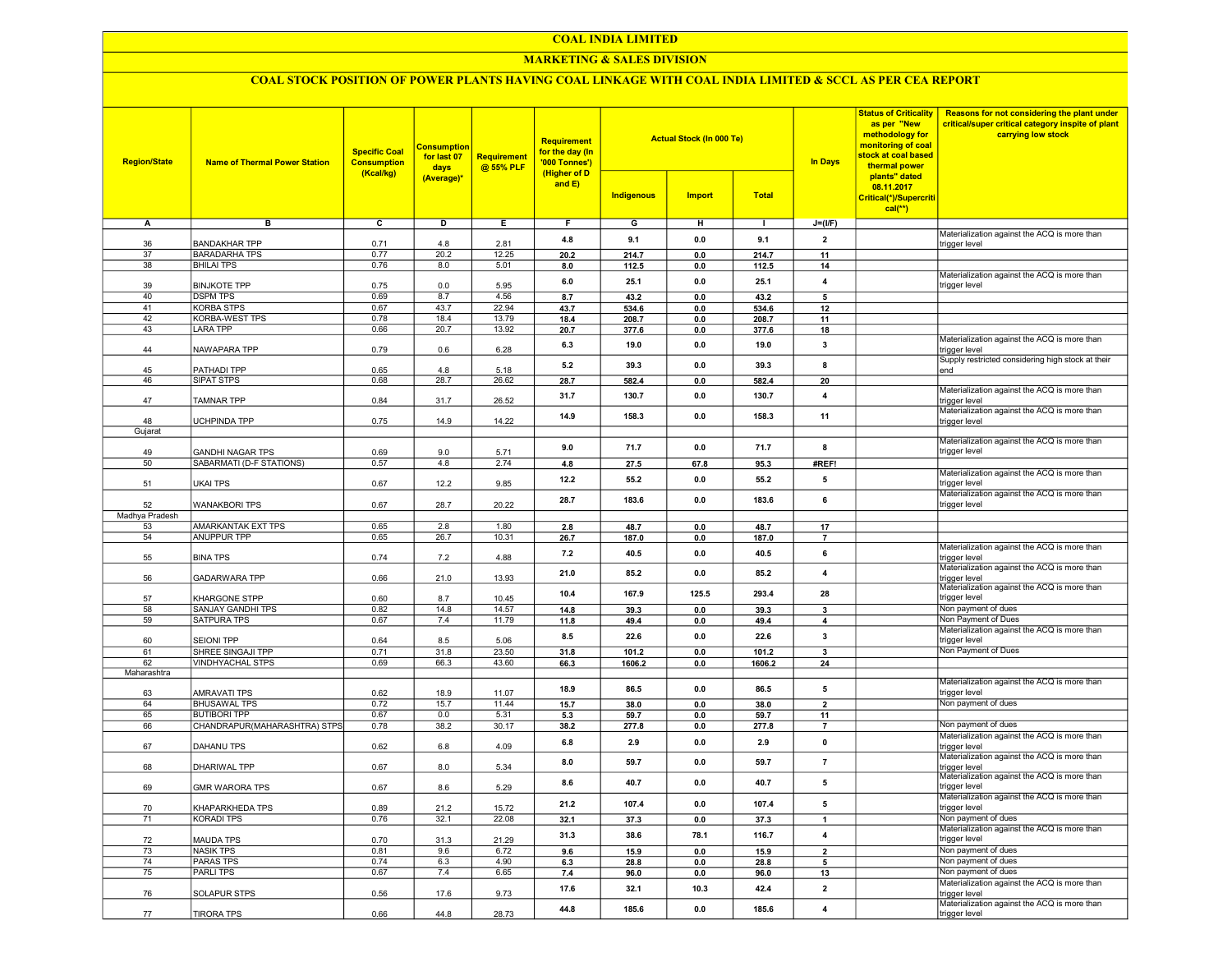#### COAL INDIA LIMITED

## MARKETING & SALES DIVISION

## COAL STOCK POSITION OF POWER PLANTS HAVING COAL LINKAGE WITH COAL INDIA LIMITED & SCCL AS PER CEA REPORT

| <b>Region/State</b>                 | <b>Name of Thermal Power Station</b>     | <b>Specific Coal</b><br><b>Consumption</b><br>(Kcal/kg) | <b>Consumption</b><br>for last 07<br>days<br>(Average)* | <b>Requirement</b><br>@ 55% PLF | Requirement<br>for the day (In<br>'000 Tonnes')<br>(Higher of D |                   | <b>Actual Stock (In 000 Te)</b> |              | In Days                 | <b>Status of Criticality</b><br>as per "New<br>methodology for<br>monitoring of coal<br>stock at coal based<br>thermal power<br>plants" dated | Reasons for not considering the plant under<br>critical/super critical category inspite of plant<br>carrying low stock |
|-------------------------------------|------------------------------------------|---------------------------------------------------------|---------------------------------------------------------|---------------------------------|-----------------------------------------------------------------|-------------------|---------------------------------|--------------|-------------------------|-----------------------------------------------------------------------------------------------------------------------------------------------|------------------------------------------------------------------------------------------------------------------------|
|                                     |                                          |                                                         |                                                         |                                 | and $E$ )                                                       | <b>Indigenous</b> | <b>Import</b>                   | <b>Total</b> |                         | 08.11.2017<br>Critical(*)/Supercriti<br>$cal(**)$                                                                                             |                                                                                                                        |
| Α                                   | B                                        | $\overline{\mathsf{c}}$                                 | D                                                       | Е                               | F                                                               | G                 | H                               | $\mathbf{I}$ | $J=(UF)$                |                                                                                                                                               |                                                                                                                        |
| 78                                  | WARDHA WARORA TPP                        | 0.66                                                    | 5.1                                                     | 4.71                            | 5.1                                                             | 137.0             | 0.0                             | 137.0        | 27                      |                                                                                                                                               |                                                                                                                        |
| Total of Western Region<br>Southern |                                          |                                                         |                                                         |                                 |                                                                 |                   |                                 |              |                         | $\overline{0}$                                                                                                                                |                                                                                                                        |
| Andhra Pradesh                      |                                          |                                                         |                                                         |                                 |                                                                 |                   |                                 |              |                         |                                                                                                                                               |                                                                                                                        |
| 79                                  | DAMODARAM SANJEEVAIAH TPS                | 0.66                                                    | 13.1                                                    | 13.85                           | 13.8                                                            | 118.4             | 0.0                             | 118.4        | 9                       |                                                                                                                                               | Materialization against the ACQ is more than<br>trigger level                                                          |
| 80                                  | Dr. N.TATA RAO TPS                       | 0.77                                                    | 27.7                                                    | 17.90                           | 27.7                                                            | 28.2              | 0.0                             | 28.2         | $\mathbf{1}$            |                                                                                                                                               | Materialization against the ACQ is more than<br>trigger level                                                          |
| 81                                  | PAINAMPURAM TPP                          | 0.59                                                    | 18.1                                                    | 10.21                           | 18.1                                                            | 37.1              | 83.8                            | 120.9        | $\overline{7}$          |                                                                                                                                               | Materialization against the ACQ is more than<br>trigger level                                                          |
| 82                                  | RAYALASEEMA TPS                          | 0.76                                                    | 19.1                                                    | 16.60                           | 19.1                                                            | 40.5              | 0.0                             | 40.5         | $\overline{2}$          |                                                                                                                                               | Materialization against the ACQ is more than<br>trigger level                                                          |
| 83                                  | <b>SIMHADRI</b>                          | 0.78                                                    | 28.8                                                    | 20.54                           | 28.8                                                            | 230.8             | 63.4                            | 294.2        | 10                      |                                                                                                                                               | Materialization against the ACQ is more than<br>trigger level                                                          |
| 84                                  | SGPL TPP                                 | 0.53                                                    | 17.1                                                    | 9.26                            | 17.1                                                            | 20.6              | 141.6                           | 162.1        | 9                       |                                                                                                                                               | Materialization against the ACQ is more than<br>trigger level                                                          |
| 85                                  | <b>VIZAG TPP</b>                         | 0.67                                                    | 8.9                                                     | 9.20                            | 9.2                                                             | 89.4              | 0.0                             | 89.4         | 10                      |                                                                                                                                               | Less Supply of rakes from Railways                                                                                     |
| Karnataka<br>86                     | <b>BELLARY TPS</b>                       |                                                         | 21.0                                                    |                                 | 21.0                                                            | 26.8              | 0.0                             | 26.8         | 1                       |                                                                                                                                               | Materialization against the ACQ is more than                                                                           |
| 87                                  | KUDGI STPP                               | 0.63<br>0.63                                            | 19.5                                                    | 14.23<br>19.90                  | 19.9                                                            | 94.2              | 17.4                            | 111.6        | 6                       |                                                                                                                                               | trigger level<br>Materialization against the ACQ is more than<br>trigger level                                         |
| 88                                  | RAICHUR TPS                              | 0.66                                                    | 20.3                                                    | 14.98                           | 20.3                                                            | 116.3             | 0.0                             | 116.3        | 6                       |                                                                                                                                               | Materialization against the ACQ is more than<br>trigger level                                                          |
| 89                                  | YERMARUS TPP                             | 0.62                                                    | 7.9                                                     | 13.09                           | 13.1                                                            | 102.3             | 0.0                             | 102.3        | 8                       |                                                                                                                                               | Materialization against the ACQ is more than<br>trigger level                                                          |
| <b>Tamil Nadu</b>                   |                                          |                                                         |                                                         |                                 |                                                                 |                   |                                 |              |                         |                                                                                                                                               | Materialization against the ACQ is more than                                                                           |
| 90                                  | <b>METTUR TPS</b>                        | 0.81                                                    | 11.9                                                    | 8.98                            | 11.9                                                            | 28.2              | 0.0                             | 28.2         | $\overline{\mathbf{2}}$ |                                                                                                                                               | trigger level<br>Materialization against the ACQ is more than                                                          |
| 91                                  | METTUR TPS - II                          | 0.78                                                    | 5.9                                                     | 6.16                            | 6.2                                                             | 33.7              | 0.0                             | 33.7         | 5                       |                                                                                                                                               | trigger level<br>Materialization against the ACQ is more than                                                          |
| 92                                  | NORTH CHENNAI TPS                        | 0.82                                                    | 28.4                                                    | 19.78                           | 28.4                                                            | 479               | 0.0                             | 47.9         | $\overline{\mathbf{2}}$ |                                                                                                                                               | trigger level<br>Materialization against the ACQ is more than                                                          |
| 93                                  | <b>TUTICORIN TPS</b>                     | 0.96                                                    | 10.4                                                    | 13.31                           | 13.3                                                            | 32.0              | 0.0                             | 32.0         | $\overline{\mathbf{2}}$ |                                                                                                                                               | trigger level<br>Materialization against the ACQ is more than                                                          |
| 94<br>Telangana                     | <b>VALLUR TPP</b>                        | 0.72                                                    | 20.2                                                    | 14.26                           | 20.2                                                            | 165.6             | 0.0                             | 165.6        | 8                       |                                                                                                                                               | trigger level                                                                                                          |
| 95                                  | <b>BHADRADRI TPP</b>                     | 0.69                                                    | 11.2                                                    | 9.83                            | 11.2                                                            | 85.3              | 0.0                             | 85.3         | 8                       |                                                                                                                                               |                                                                                                                        |
| 96                                  | KAKATIYA TPS                             | 0.57                                                    | 12.6                                                    | 8.33                            | 12.6                                                            | 137.2             | 0.0                             | 137.2        | 11                      |                                                                                                                                               |                                                                                                                        |
| 97                                  | <b>KOTHAGUDEM TPS (NEW)</b>              | 0.64                                                    | 13.7                                                    | 8.46                            | 13.7                                                            | 102.7             | 0.0                             | 102.7        | 8                       |                                                                                                                                               |                                                                                                                        |
| 98                                  | KOTHAGUDEM TPS (STAGE-7)                 | 0.50                                                    | 9.5                                                     | 5.23                            | 9.5                                                             | 38.7              | 0.0                             | 38.7         | 4                       |                                                                                                                                               |                                                                                                                        |
| 99                                  | <b>RAMAGUNDEM STPS</b>                   | 0.62                                                    | 34.1                                                    | 21.33                           | 34.1                                                            | 126.4             | 0.0                             | 126.4        | -4                      |                                                                                                                                               |                                                                                                                        |
| 100<br>101                          | RAMAGUNDEM-B TPS<br><b>SINGARENI TPP</b> | 0.77<br>0.58                                            | 0.2<br>15.2                                             | 0.64<br>9.12                    | 0.6<br>15.2                                                     | 14.2<br>98.7      | 0.0<br>0.0                      | 14.2<br>98.7 | 22<br>6                 |                                                                                                                                               |                                                                                                                        |
| Total of Southern Region            |                                          |                                                         |                                                         |                                 |                                                                 |                   |                                 |              |                         | $\overline{0}$                                                                                                                                |                                                                                                                        |
| Eastern                             |                                          |                                                         |                                                         |                                 |                                                                 |                   |                                 |              |                         |                                                                                                                                               |                                                                                                                        |
| Bihar                               |                                          |                                                         |                                                         |                                 |                                                                 |                   |                                 |              |                         |                                                                                                                                               |                                                                                                                        |
| 102                                 | <b>BARAUNI TPS</b>                       | 0.63                                                    | 5.7                                                     | 5.90                            | 5.9                                                             | 67.6              | 0.0                             | 67.6         | 11                      |                                                                                                                                               |                                                                                                                        |
| 103                                 | <b>BARH I</b>                            | 0.67                                                    | 8.2                                                     | 5.84                            | 8.2                                                             | 94.7              | 0.0                             | 94.7         | 12                      |                                                                                                                                               |                                                                                                                        |
| 104                                 | <b>BARH II</b>                           | 0.67                                                    | 16.4                                                    | 11.67                           | 16.4                                                            | 189.3             | 0.0                             | 189.3        | 12                      |                                                                                                                                               |                                                                                                                        |
| 105                                 | KAHALGAON TPS                            | 0.80                                                    | 38.3                                                    | 24.62                           | 38.3                                                            | 148.5             | 8.4                             | 156.8        | $\overline{\mathbf{4}}$ |                                                                                                                                               | Materialization against the ACQ is more than<br>trigger level                                                          |
| 106                                 | MUZAFFARPUR TPS                          | 0.77                                                    | 5.2                                                     | 3.95                            | 5.2                                                             | 94.5              | 0.0                             | 94.5         | 18                      |                                                                                                                                               | Materialization against the ACQ is more than<br>trigger level                                                          |
| 107                                 | <b>NABINAGAR STPP</b>                    | 0.58                                                    | 18.0                                                    | 15.21                           | 18.0                                                            | 217.1             | 0.0                             | 217.1        | 12                      |                                                                                                                                               | Materialization against the ACQ is more than                                                                           |
| 108                                 | NABINAGAR TPP                            | 0.69                                                    | 15.3                                                    | 9.06                            | 15.3                                                            | 53.3              | 0.0                             | 53.3         | $\mathbf{3}$            |                                                                                                                                               | trigger level                                                                                                          |
| Jharkhand<br>109                    | BOKARO TPS 'A' EXP                       | 0.57                                                    | 6.4                                                     | 3.78                            | 6.4                                                             | 137.1             | 0 <sub>0</sub>                  | 137.1        | 21                      |                                                                                                                                               |                                                                                                                        |
| 110                                 | CHANDRAPURA(DVC) TPS                     | 0.61                                                    | 7.5                                                     | 4.06                            | 7.5                                                             | 142.2             | 13.6                            | 155.8        | 21                      |                                                                                                                                               |                                                                                                                        |
| 111                                 | <b>JOJOBERA TPS</b>                      | 0.69                                                    | 3.4                                                     | 2.18                            | 3.4                                                             | 51.7              | 0.0                             | 51.7         | 15                      |                                                                                                                                               |                                                                                                                        |
| 112                                 | <b>KODARMA TPP</b>                       | 0.62                                                    | 12.5                                                    | 8.23                            | 12.5                                                            | 133.3             | 29.8                            | 163.1        | 13                      |                                                                                                                                               |                                                                                                                        |
| 113                                 | MAHADEV PRASAD STPP                      | 0.70                                                    | 7.5                                                     | 5.01                            | 7.5                                                             | 27.4              | 0.0                             | 27.4         | 4                       |                                                                                                                                               | Materialization against the ACQ is more than<br>trigger level                                                          |
| 114                                 | MAITHON RB TPP                           | 0.64                                                    | 8.7                                                     | 8.89                            | 8.9                                                             | 212.5             | 0.0                             | 212.5        | 24                      |                                                                                                                                               |                                                                                                                        |